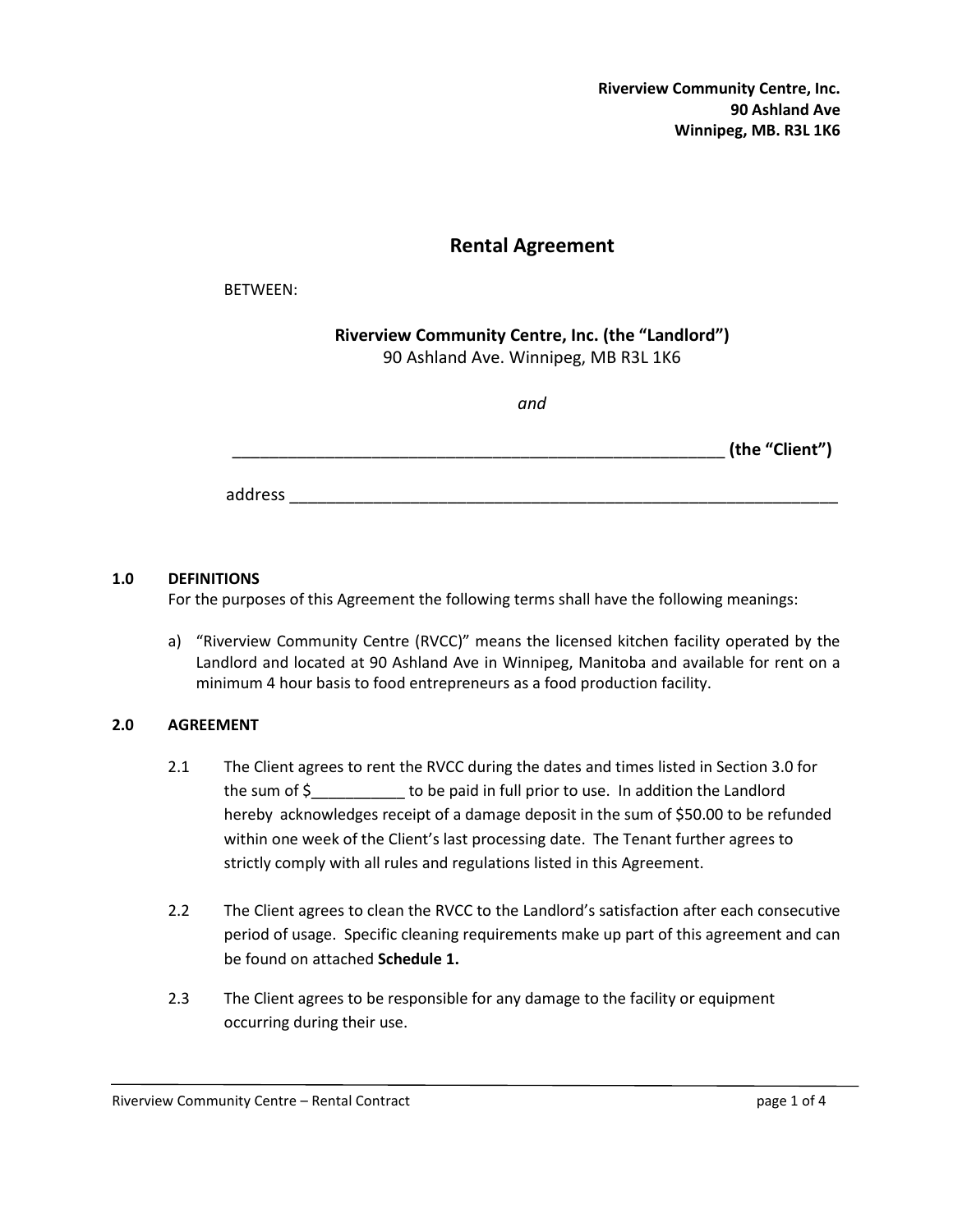- 2.4 Other terms and conditions:
	- Production work is to be carried out between 9:00 a.m. and 5:00 p.m. on specified workdays, as arranged with the RVCC General Manager or designate.
	- Production day requests are to be authorized by the RVCC General Manager or designate, three weeks in advance.
	- Arrangements for special services such as receiving ingredients in advance of production days are at the discretion of the RVCC General Manager or designate. The Landlord has no obligation to accommodate.
	- Client personnel are restricted to the RVCC.
	- Because of the RVCC's mandate to provide access to a maximum number of clients, no tenant has exclusive use of the RVCC. If demands for equipment and space conflict, then RVCC reserves the right to schedule the requests at the discretion of the RVCC General Manager or designate.
	- Any deviation from normal or planned procedures must be cleared with the RVCC General Manager or designate at least two days in advance. **If RVCC is not cancelled prior to 2 days before the booking, the Client will be billed for equipment and space booked.**
	- **RVCC reserves the right to cancel booked dates with at least 2 days notice to the Client.**
	- If any of the above terms and conditions are violated, the Landlord reserves the right to cancel this Agreement.

# Time Date Start Finish Rate per day Total  $\frac{1}{2}$  ,  $\frac{1}{2}$  ,  $\frac{1}{2}$  ,  $\frac{1}{2}$  ,  $\frac{1}{2}$  ,  $\frac{1}{2}$  ,  $\frac{1}{2}$  ,  $\frac{1}{2}$  ,  $\frac{1}{2}$  ,  $\frac{1}{2}$  ,  $\frac{1}{2}$  ,  $\frac{1}{2}$  ,  $\frac{1}{2}$  ,  $\frac{1}{2}$  ,  $\frac{1}{2}$  ,  $\frac{1}{2}$  ,  $\frac{1}{2}$  ,  $\frac{1}{2}$  ,  $\frac{1$ \_\_\_\_\_\_\_\_\_\_\_\_\_\_\_\_\_\_\_\_\_\_ \_\_\_\_ \_\_\_\_ \$\_\_\_\_\_\_\_\_\_\_\_ \$\_\_\_\_\_\_\_\_\_\_\_\_ \_\_\_\_\_\_\_\_\_\_\_\_\_\_\_\_\_\_\_\_\_\_ \_\_\_\_ \_\_\_\_ \$\_\_\_\_\_\_\_\_\_\_\_ \$\_\_\_\_\_\_\_\_\_\_\_\_  $\zeta$   $\zeta$   $\zeta$   $\zeta$   $\zeta$   $\zeta$   $\zeta$   $\zeta$   $\zeta$   $\zeta$   $\zeta$   $\zeta$   $\zeta$   $\zeta$   $\zeta$   $\zeta$   $\zeta$   $\zeta$   $\zeta$   $\zeta$   $\zeta$   $\zeta$   $\zeta$   $\zeta$   $\zeta$   $\zeta$   $\zeta$   $\zeta$   $\zeta$   $\zeta$   $\zeta$   $\zeta$   $\zeta$   $\zeta$   $\zeta$   $\zeta$   $\zeta$ \_\_\_\_\_\_\_\_\_\_\_\_\_\_\_\_\_\_\_\_\_\_ \_\_\_\_ \_\_\_\_ \$\_\_\_\_\_\_\_\_\_\_\_ \$\_\_\_\_\_\_\_\_\_\_\_\_ \_\_\_\_\_\_\_\_\_\_\_\_\_\_\_\_\_\_\_\_\_\_ \_\_\_\_ \_\_\_\_ \$\_\_\_\_\_\_\_\_\_\_\_ \$\_\_\_\_\_\_\_\_\_\_\_\_  $\begin{matrix} \texttt{S} & \texttt{S} \end{matrix}$  $\zeta$  , we can also define  $\zeta$ **Total \$\_\_\_\_\_\_\_\_\_\_\_\_**

#### **3.0 USAGE DATES AND FEES**

Riverview Community Centre – Rental Contract **page 2 of 4** and 2 of 4

#### **4.0 DESCRIPTION OF THE OPERATION**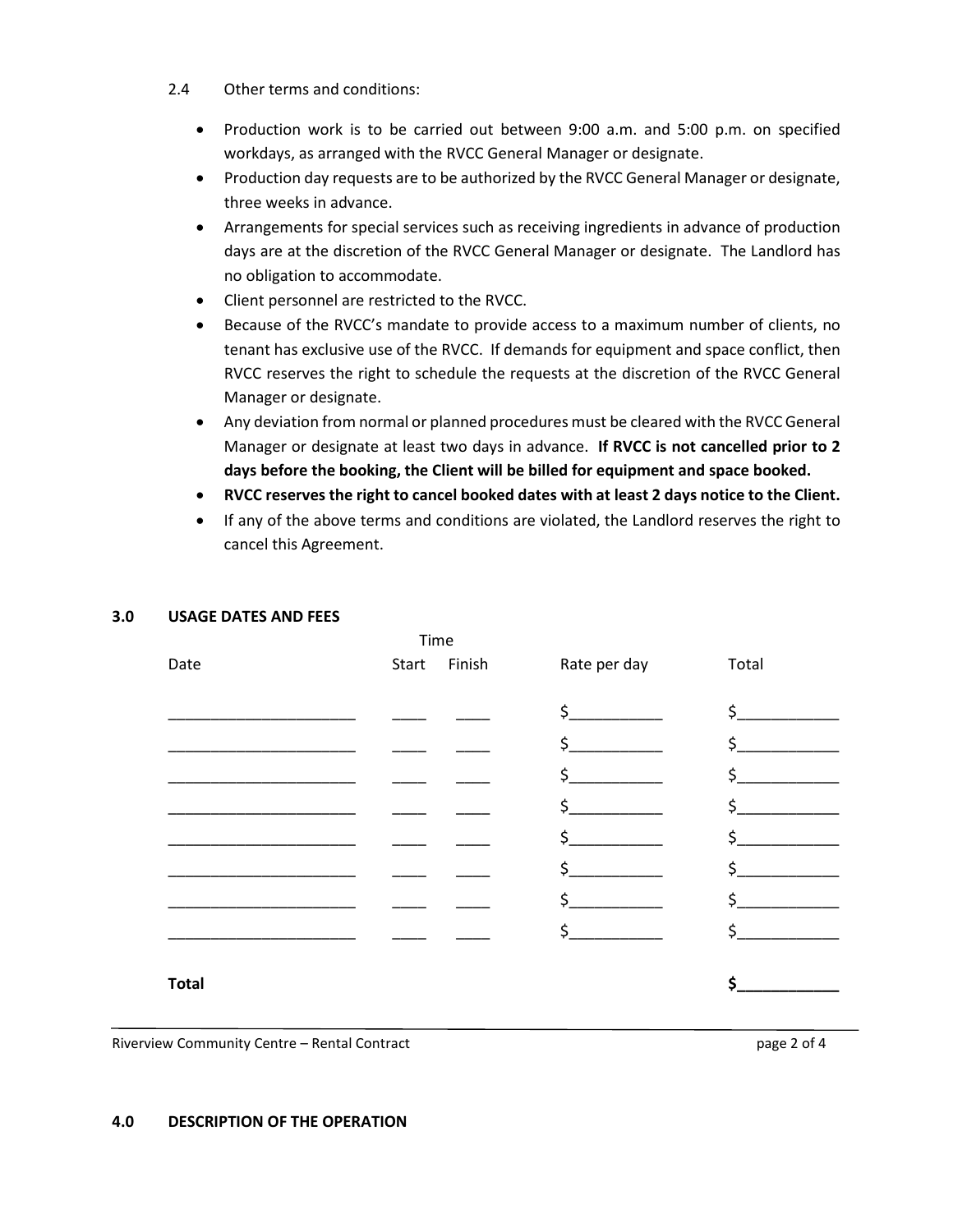It is expected that the Client shall act in accordance with the following guidelines during the production at the RVCC:

- a) The Client recognizes machinery is subject to fail. Under the circumstances of such event, the Client will not pursue any reimbursement for losses of any kind.
- b) The Client will ship the final product out of the RVCC within one business days after production. If that time is surpassed, the Client will be billed for the storage space occupied by the finished product.
- c) The Client is responsible for their own insurance and liability on their products and ingredients.
- d) From time to time, tours of the RVCC facility are conducted for a wide range of clients and association. The RVCC will request from the Client to walk through the production area and view their production operations. The granting of such permissions is at the discretion of the Client.
- e) The RVCC also operates the canteen out of the kitchen during certain hours of the day.
- f) The Client shall be responsible for all materials, parts, components and information provided by or on behalf of the Tenant.
- g) Proof of insurance and liability must be provided by the renter at the time of signing the rental agreement (or before the rental period begins).

## **5.0 WORK COMPLIES WITH LAWS**

5.1 The Client expressly warrants and represents that the work contemplated by the parties complies with all laws, including without limitation, environmental, workplace, safety and health laws and will not infringe any patent or trademark.

## **6.0 FORCE MAJEURE**

6.1 The Landlord shall not be liable for any delays resulting from causes beyond its reasonable control including but not limited to strikes, slow-downs, lock-outs, errors in manufacture, fire, failures or delays of source of material, government orders or requests, and Landlord shall not be liable in any event for consequential, economic, special or any other losses or damages incurred by the Client or any third party on account of such delay.

## **7.0 ENTIRE AGREEMENT**

7.1 This Agreement contains the complete understanding between the parties. There are no other agreements, representations, warranties, either expressed or implied.

## **8.0 INDEMNIFICATION BY CLIENT**

8.1 Except to the extent that any damage or loss is caused directly by the negligent acts or omissions or breach of this Agreement by the Landlord or its employees, representatives or agents, the Client will indemnify and save harmless the Landlord, its board members, agents, employees, servants or assigns, from and against any and all claims, actions, costs, damages and liabilities in connection with any personal injury, loss of life or damage to property, and any other claims by any person, firm or entity arising in any way out of or pursuant to this Agreement.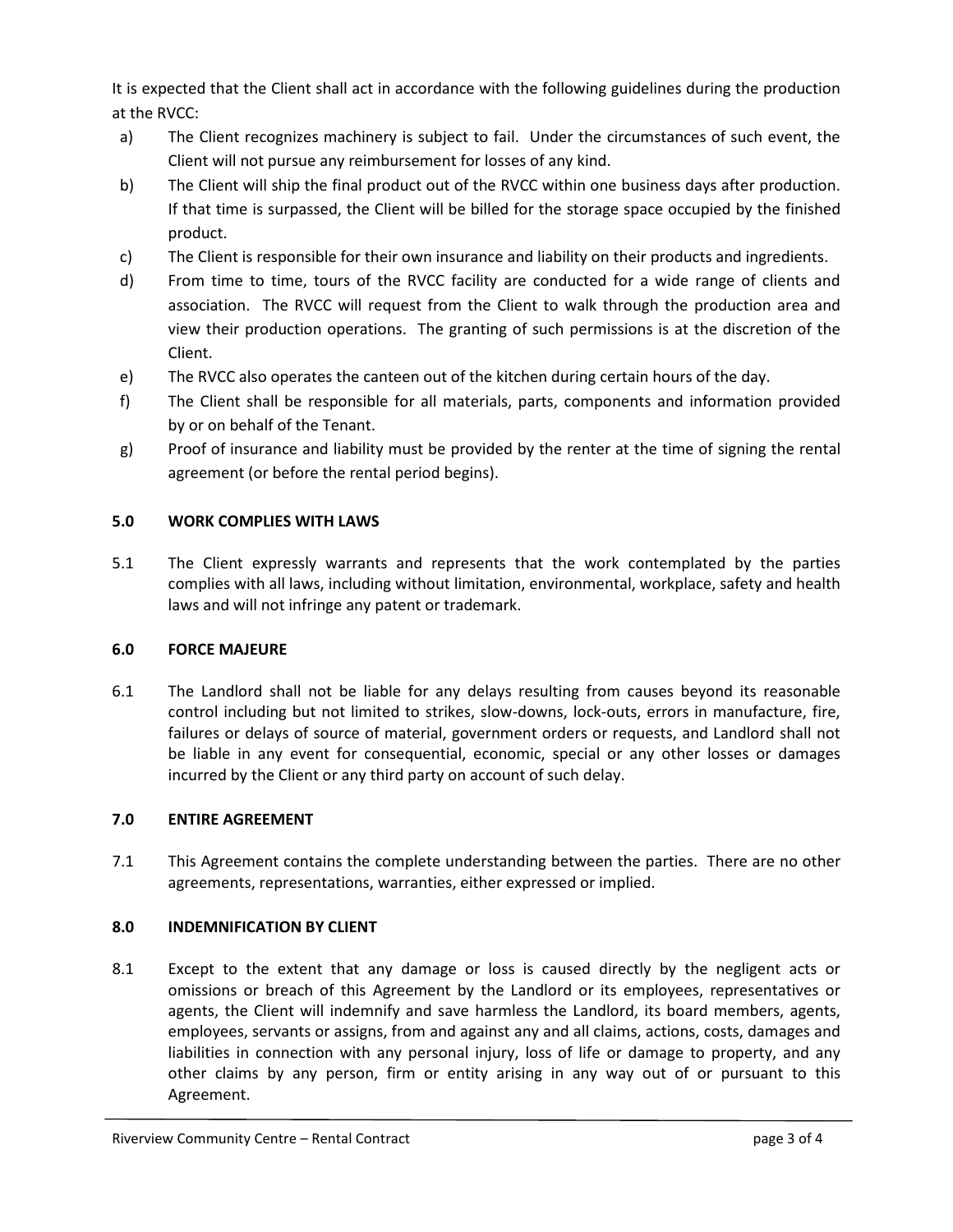#### **9.0 TERMINATION**

9.1 The Landlord may immediately cancel this Agreement at any time by giving notice in writing to the Client in any of the following events:

a) The Landlord in its sole discretion deems the project dangerous to its staff or facilities; or

b) The Client becomes bankrupt or insolvent or, in the Landlord's reasonable opinion, faces dissolution; or

c) In the opinion of the Landlord, the Client has failed to comply with any terms or conditions of this Agreement.

| In Witness whereof this Agreement has been executed on behalf of Riverview Community<br>Centre, Inc. this ____ day of ______________________, 20___. |                                         |
|------------------------------------------------------------------------------------------------------------------------------------------------------|-----------------------------------------|
|                                                                                                                                                      | <b>Riverview Community Centre, Inc.</b> |
| Per:                                                                                                                                                 |                                         |
| <b>Printed Name:</b>                                                                                                                                 |                                         |
| In Witness whereof this Agreement has been accepted on behalf of the Client this ____ day of<br>, 20____.                                            |                                         |
| Company Name:                                                                                                                                        |                                         |
| Per:                                                                                                                                                 |                                         |
| <b>Printed Name:</b>                                                                                                                                 |                                         |